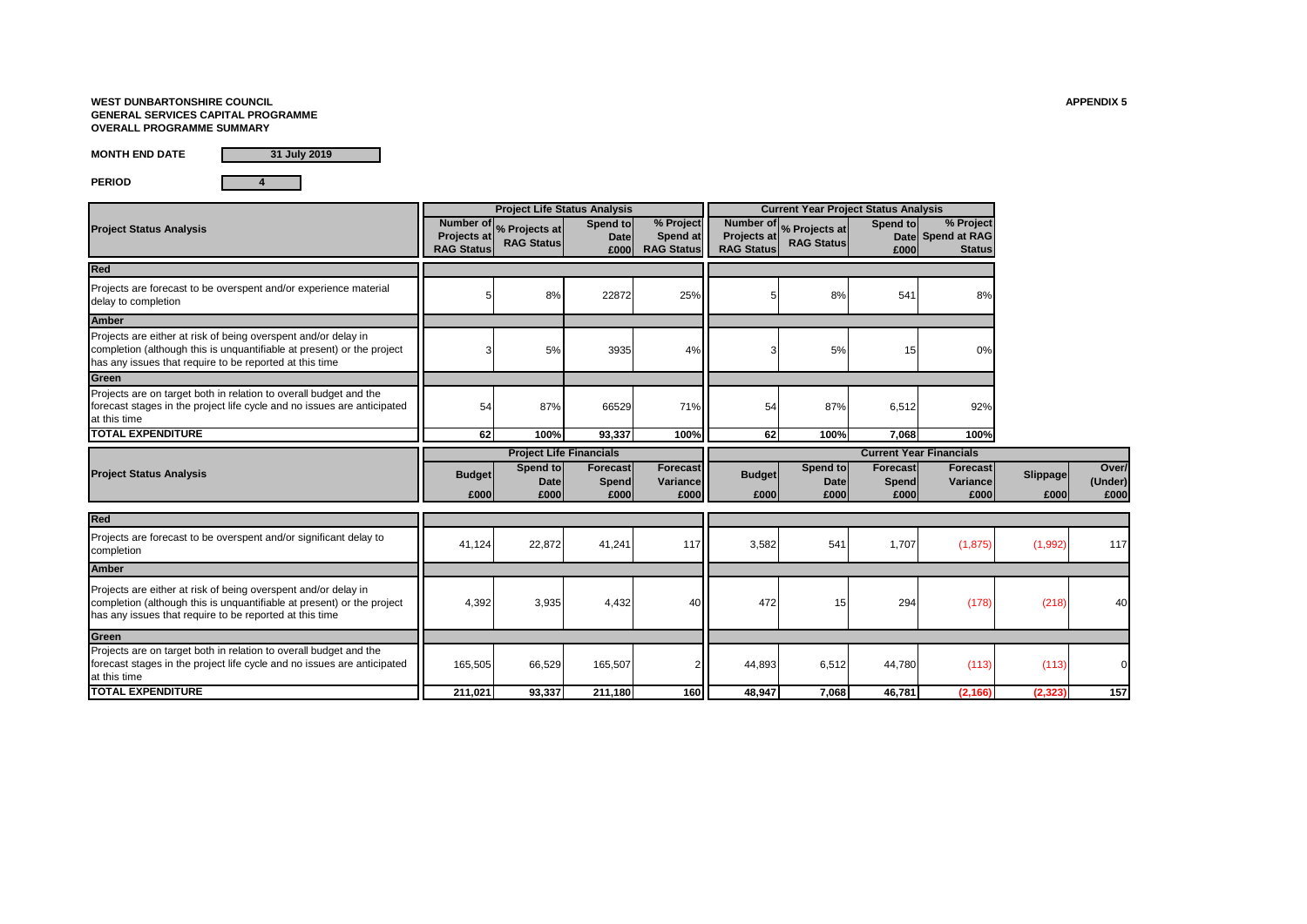**MONTH END DATE**

**31 July 2019**

**PERIOD 4**

**1**

|                                          |                                    | <b>Project Life Financials</b> |           |                          |          |           |  |  |  |
|------------------------------------------|------------------------------------|--------------------------------|-----------|--------------------------|----------|-----------|--|--|--|
| <b>Budget Details</b>                    | <b>Budget</b>                      | <b>Spend to Date</b>           |           | <b>Forecast</b><br>Spend | Variance |           |  |  |  |
|                                          | £000                               | £000                           | %         | £000                     | £000     | %         |  |  |  |
| <b>New Westbridgend Community Centre</b> |                                    |                                |           |                          |          |           |  |  |  |
| <b>Project Life Financials</b>           | 675                                | 40                             | 6%        | 675                      | (0)      | 0%        |  |  |  |
| Current Year Financials                  | 635                                | 0                              | 0%        | 0                        | (635)    | $-100%$   |  |  |  |
| <b>Project Description</b>               | New Westbridgend Community Centre. |                                |           |                          |          |           |  |  |  |
| <b>Project Lifecycle</b>                 | <b>Planned End Date</b>            |                                | 31-Mar-20 | <b>Forecast End Date</b> |          | 31-Mar-20 |  |  |  |

### **Main Issues / Reason for Variance**

The demolition of the old Community Centre was completed end of October 2017 with retentions paid October 2018. Meeting with newly constituted community group has taken place and once it has been confirmed that they are in a position to take over running the establishment officers will progress to the design of the new community centre. The project is currently at feasibility stage with the next progress meeting scheduled for August. At this time it is estimated there will be no spend in 2019/20.

## **Mitigating Action**

None available at this time due to the difficulty in forming community group, and changing group members.

## **Anticipated Outcome**

Project to be delivered later than anticipated due to difficulty in forming community group but still anticipated to deliver within budget.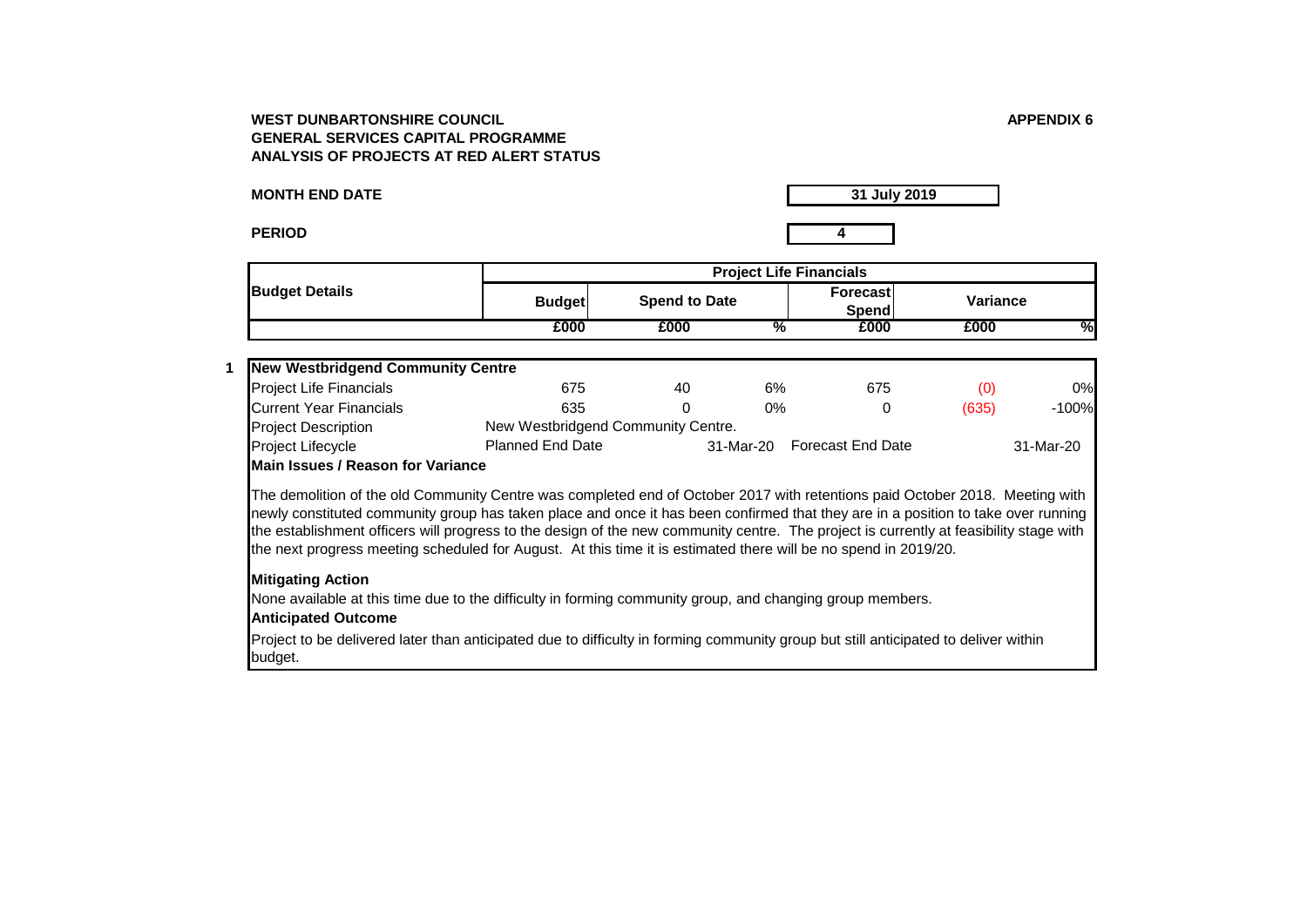**31 July 2019**

**PERIOD 4**

**2**

**MONTH END DATE**

**Budget Forecast Spend to Date Variance Spend**<br>**£000 £000 £000 % £000 £000 % Budget Details Project Life Financials** Project Life Financials 2,325 723 31% 2,325 0 0% Current Year Financials 836 9 1% 500 (336) -40% Project Description Project Lifecycle Planned End Date 31-Mar-21 Forecast End Date 31-Mar-21 **A813 Road Improvement Phase 1** A813 Road Improvement Phase 1 **Main Issues / Reason for Variance** 

Further works have been identified as part of a project anticipated to commence autumn 2019. Project works will include resurfacing Dumbarton to Lions Gate, and consultancy and potential local land purchase. At this time it is anticipated that an element of these works will be required to be rephased to 2020/21 due to works being carried out by Scottish Power before project work can commence. This project will also be effected by the closure of Lomond Bridge therefore at this time it anticipated that only £0.500m of the budget will be spent in 2019/20 with £0.336m required to be rephased to 2020/21.

## **Mitigating Action**

None required at this time.

**Anticipated Outcome**

To provide an improved A813.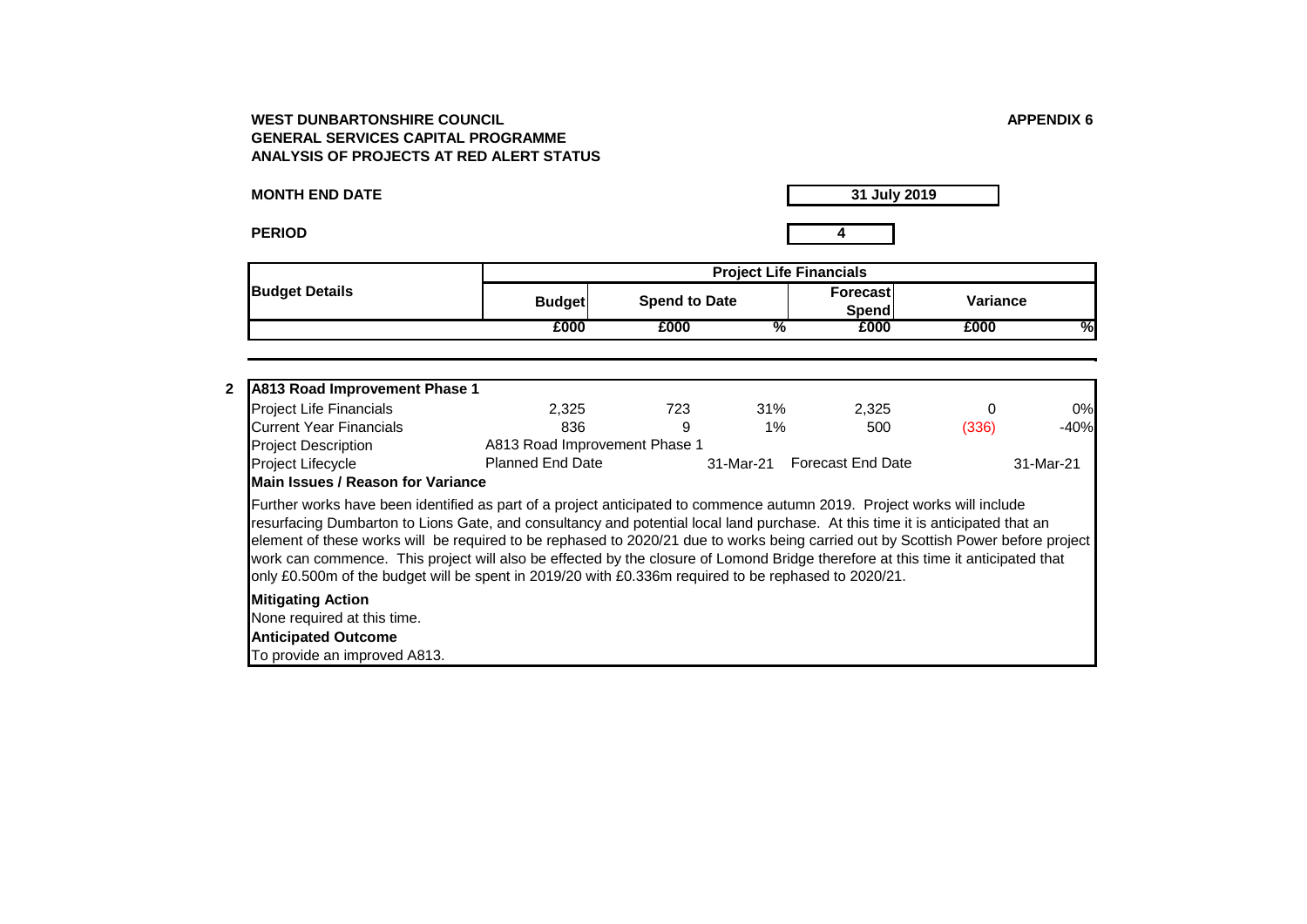**MONTH END DATE**

**31 July 2019**

**PERIOD 4**

| <b>Budget Details</b> |               | <b>Project Life Financials</b> |                   |              |  |  |  |  |
|-----------------------|---------------|--------------------------------|-------------------|--------------|--|--|--|--|
|                       | <b>Budget</b> | <b>Spend to Date</b>           | Forecast<br>Spend | Variance     |  |  |  |  |
|                       | £000          | £000                           | £000<br>%         | £000<br>$\%$ |  |  |  |  |

| 3 | <b>Protective overcoating to 4 over bridges River Leven</b>                                                                                                                                                                                                                                                                                                                                                                                                                                                                                                                                             |                                        |   |       |                             |       |           |  |  |
|---|---------------------------------------------------------------------------------------------------------------------------------------------------------------------------------------------------------------------------------------------------------------------------------------------------------------------------------------------------------------------------------------------------------------------------------------------------------------------------------------------------------------------------------------------------------------------------------------------------------|----------------------------------------|---|-------|-----------------------------|-------|-----------|--|--|
|   | <b>Project Life Financials</b>                                                                                                                                                                                                                                                                                                                                                                                                                                                                                                                                                                          | 1.080                                  | 0 | $0\%$ | 1.080                       | 0     | 0%        |  |  |
|   | Current Year Financials                                                                                                                                                                                                                                                                                                                                                                                                                                                                                                                                                                                 | 270                                    | 0 | $0\%$ | 100                         | (170) | $-63%$    |  |  |
|   | <b>Project Description</b>                                                                                                                                                                                                                                                                                                                                                                                                                                                                                                                                                                              | To overcoat 4 bridges over River Leven |   |       |                             |       |           |  |  |
|   | Project Lifecycle                                                                                                                                                                                                                                                                                                                                                                                                                                                                                                                                                                                       | <b>Planned End Date</b>                |   |       | 31-Mar-25 Forecast End Date |       | 31-Mar-25 |  |  |
|   | <b>IMain Issues / Reason for Variance</b>                                                                                                                                                                                                                                                                                                                                                                                                                                                                                                                                                               |                                        |   |       |                             |       |           |  |  |
|   | Remedial work required to Bonhill Bridge, Dumbarton Bridge, Artizan Bridge and Footbridge from Renton to Vale of Leven<br>Industrial Estate. Works have been delayed due to a longer than expected procurement process with preparation of tender<br>documentation taking longer the anticipated and the time taken to prepare the work packages required for the structures, therefore<br>It is expected that only £0.100m of the budget will be spent in 2019/20. Physical works anticipated to commence late 2019/20, with<br>retentions due 2020/21. £0.170m is required to be rephased to 2020/21. |                                        |   |       |                             |       |           |  |  |
|   | <b>Mitigating Action</b>                                                                                                                                                                                                                                                                                                                                                                                                                                                                                                                                                                                |                                        |   |       |                             |       |           |  |  |
|   | None available at this time.                                                                                                                                                                                                                                                                                                                                                                                                                                                                                                                                                                            |                                        |   |       |                             |       |           |  |  |
|   | <b>Anticipated Outcome</b>                                                                                                                                                                                                                                                                                                                                                                                                                                                                                                                                                                              |                                        |   |       |                             |       |           |  |  |
|   | Project will be delivered later than originally anticipated.                                                                                                                                                                                                                                                                                                                                                                                                                                                                                                                                            |                                        |   |       |                             |       |           |  |  |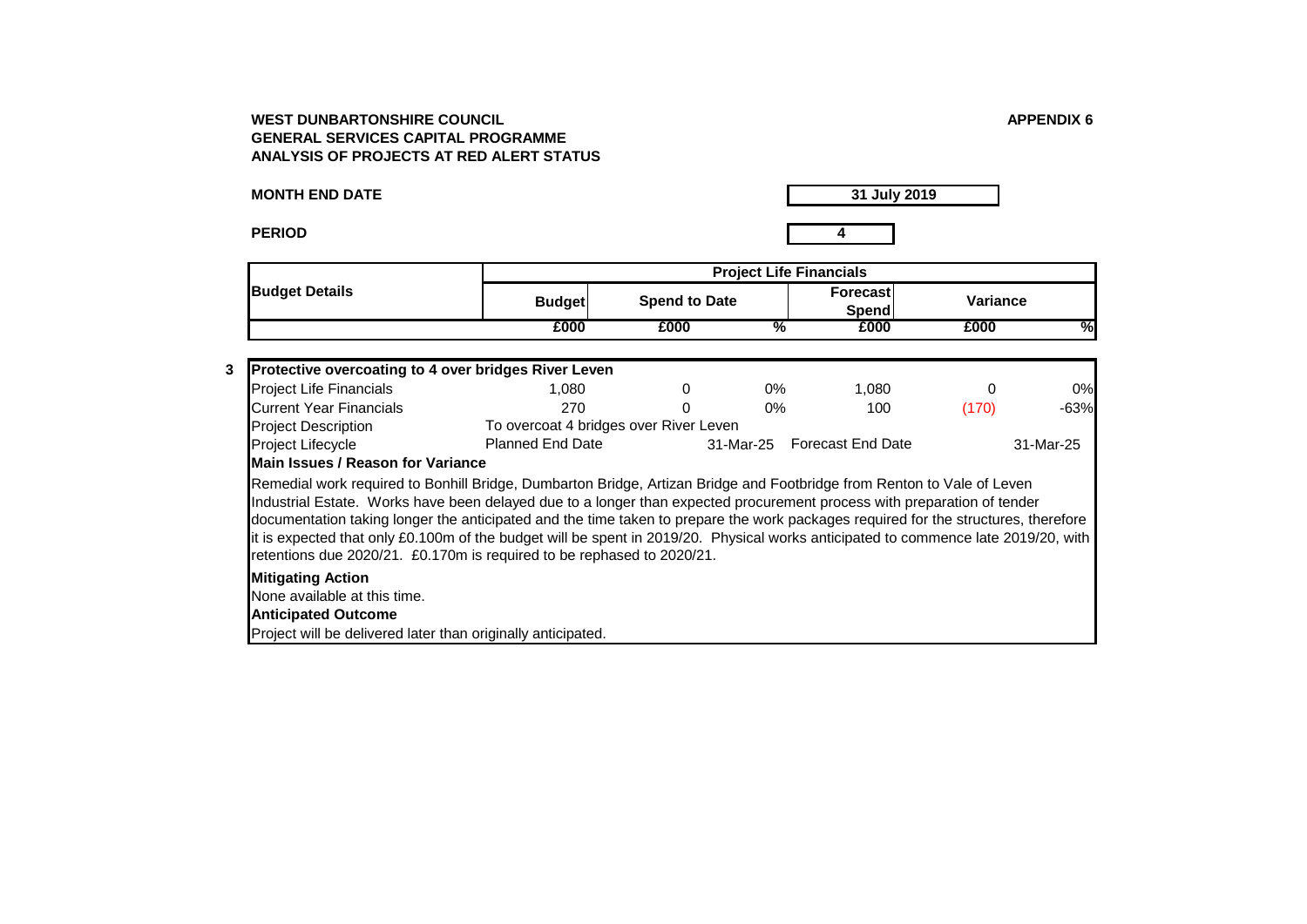**MONTH END DATE**

**Anticipated Outcome**

**Mitigating Action**

Project delivered at a higher cost that budgeted.

internal recharges and variations to project delivery.

None available due to additional asbestos removal.

**PERIOD 4**

**31 July 2019**

**Budget Forecast Spend to Date Variance Spend**<br>**£000 £000 £000 % £000 £000 % Budget Details Project Life Financials 4 Office Rationalisation** Project Life Financials 21,962 21,652 99% 22,079 117 1% Current Year Financials 490 180 37% 607 117 24% Project Description Project Lifecycle Planned End Date 31-Mar-20 Forecast End Date 30-Sep-19 Delivery of office rationalisation programme. **Main Issues / Reason for Variance**  New Dumbarton Office has been opened to staff from 21 May 2018. On completion of final defects, the final account and retention settlement of £0.250m will be paid September 2019, thereafter the remaining HES grant of £0.50m will be awarded. Contractor was awarded following the December 2018 Tender Committee to carry out the demolition for Garshake. Demolition commenced

25 February with a 36 week programme and currently projecting an overspend of approx. £0.117m. The current overall project overspend is due to additional asbestos removal and costs associated with the clearance of Garshake as well as unforeseen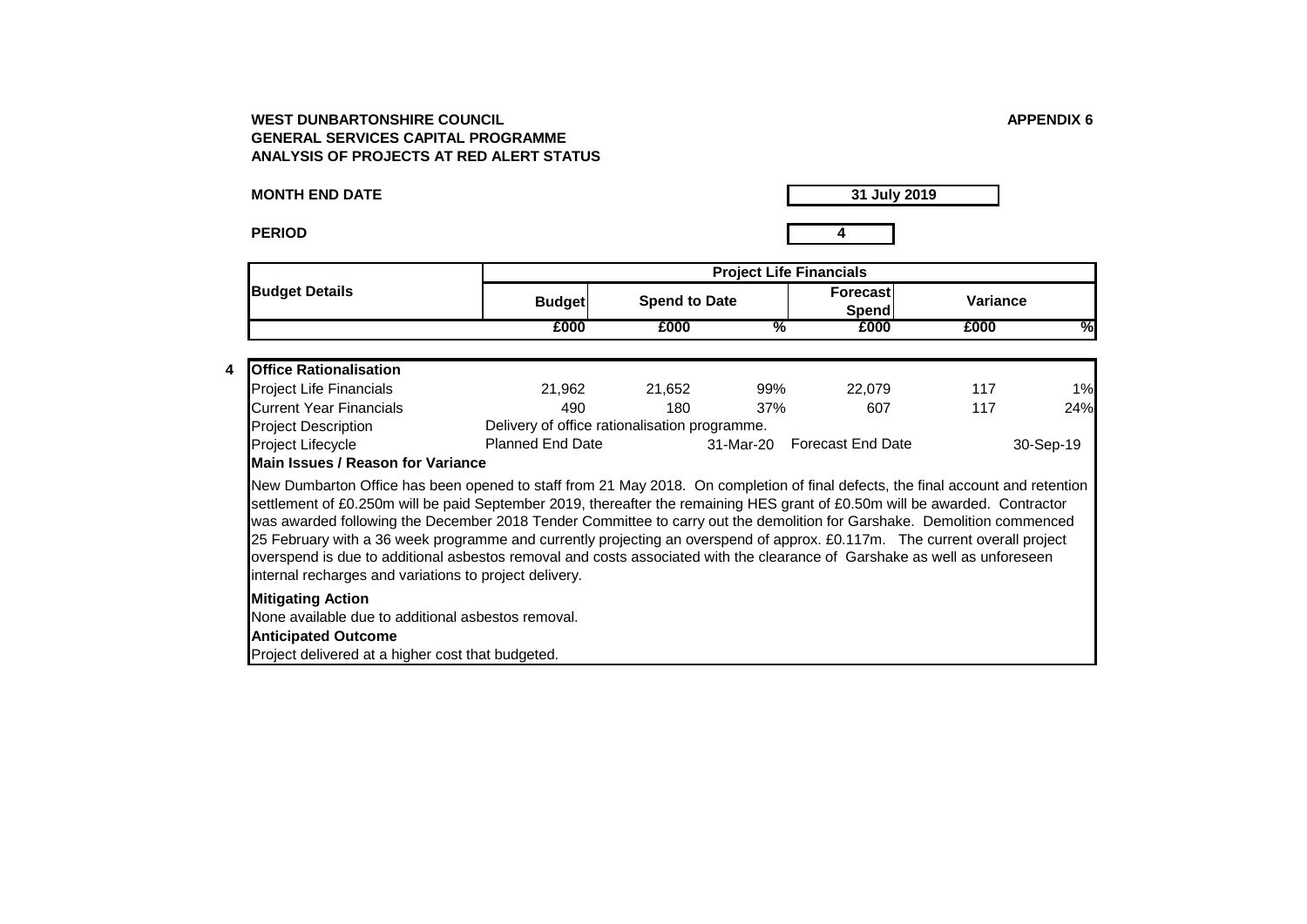**MONTH END DATE**

**PERIOD 4**

**31 July 2019**

|                       | <b>Project Life Financials</b> |                      |                          |          |   |  |  |  |
|-----------------------|--------------------------------|----------------------|--------------------------|----------|---|--|--|--|
| <b>Budget Details</b> | <b>Budget</b>                  | <b>Spend to Date</b> | <b>Forecast</b><br>Spend | Variance |   |  |  |  |
|                       | £000                           | £000                 | £000<br>%                | £000     | % |  |  |  |

# **5 Regeneration Fund**

| INGYGHGI AUVIL FUIIU           |                                                                                                                                 |     |           |                          |       |           |
|--------------------------------|---------------------------------------------------------------------------------------------------------------------------------|-----|-----------|--------------------------|-------|-----------|
| <b>Project Life Financials</b> | 15.082                                                                                                                          | 457 | 3%        | 15.082                   |       | 0%        |
| <b>Current Year Financials</b> | 1.351                                                                                                                           | 352 | 26%       | 500                      | (851) | $-63%$    |
| <b>Project Description</b>     | Funding to implement major regeneration projects linked to community charrettes. (Created<br>through underspend from Education) |     |           |                          |       |           |
| Project Lifecycle              | <b>Planned End Date</b>                                                                                                         |     | 31-Mar-21 | <b>Forecast End Date</b> |       | 31-Mar-21 |

## **Main Issues / Reason for Variance**

Significant risks remain with gaining landowner approval for the construction of the path at Dumbarton waterfront, and the impact on expenditure will be monitored. The foreshore works are anticipated to be on site by September on the Turnberry site, but no approval has yet been received from Dumbarton FC to undertake the same works on their site, meaning that only £0.300m from the £0.500m estimated for this work will likely be spent. At this stage, it is unlikely that the remainder of the budget for the entire waterfront pathway will be committed this financial year, however some will be used for enabling works.

## **Mitigating Action**

Project complexity and the need to programme some works to avoid busy tourism periods and reliance on third parties means that mitigation is challenging.

### **Anticipated Outcome**

Progress towards delivery of planned projects from Economic Development Strategy and Charrette Action Plans albeit later than originally anticipated.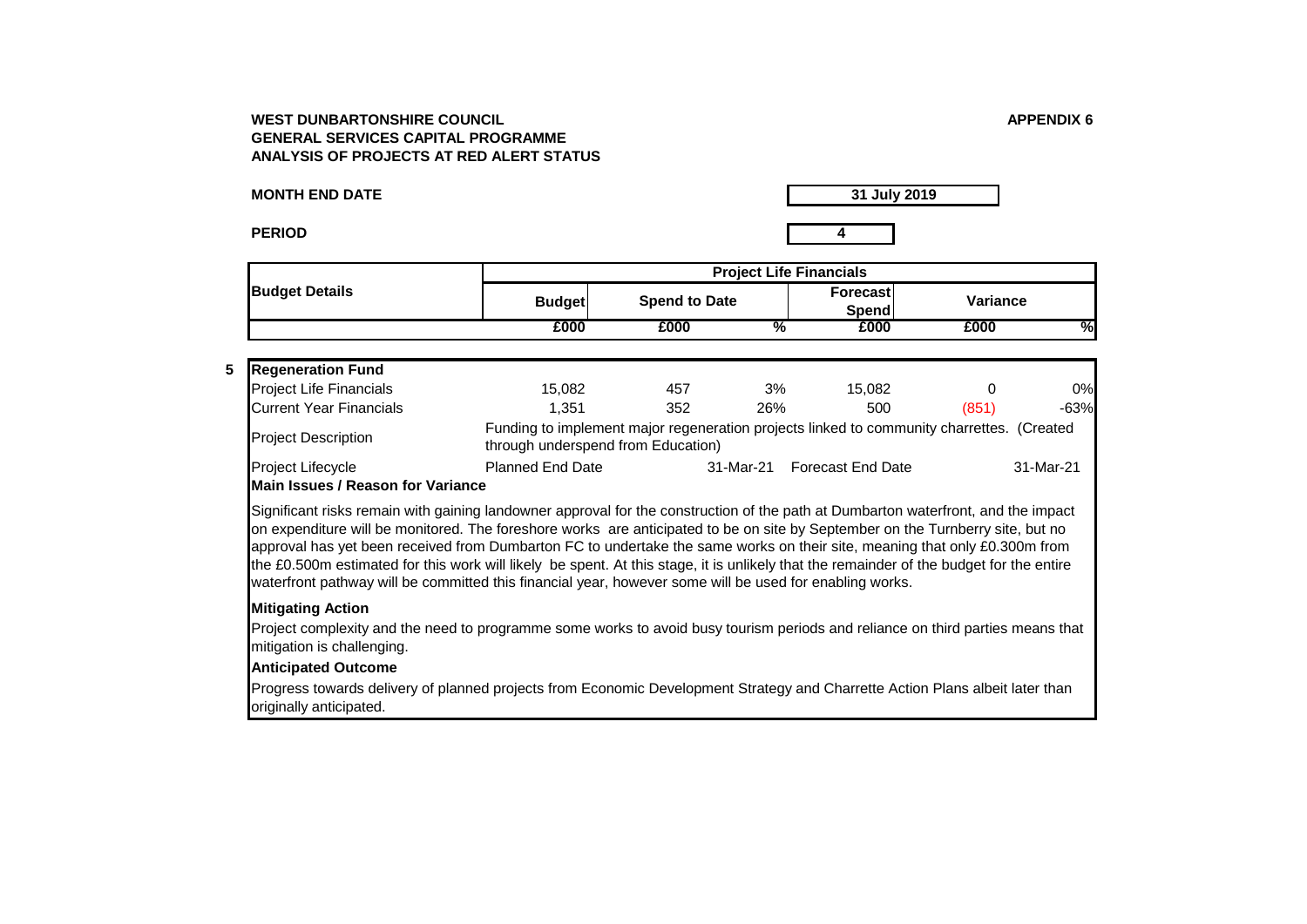**MONTH END DATE**

**31 July 2019**

**PERIOD 4**

**1**

**Budget Forecast Spend to Date Variance Spend**<br>**£000 £000 £000 % £000 £000 %** Project Life Financials 1% 3,915 3,861 99% 3,955 40 1% Current Year Financials 54 0 0% 94 40 74% Project Description **Budget Details Project Life Financials Clydebank Community Sports Hub** Creation of a community and sport hub.

Project Lifecycle Planned End Date 31-Aug-19 Forecast End Date 30-Nov-19 **Main Issues / Reason for Variance** 

The forecast outturn is an overspend in the region of £0.040m. Officers continue to work with CBC to agree the Final Account and forecast spend in 2019/20 relates to the final retention release and pitch maintenance payments which is expected November 2019.

## **Mitigating Action**

WDC are contractually obliged to pay the projected overspend. Officers continue to meet with the project QS and CBC regularly, with a view to agreeing the final account at the earliest opportunity.

## **Anticipated Outcome**

New facility has been operational since October 2018. Project reporting a projected overspend.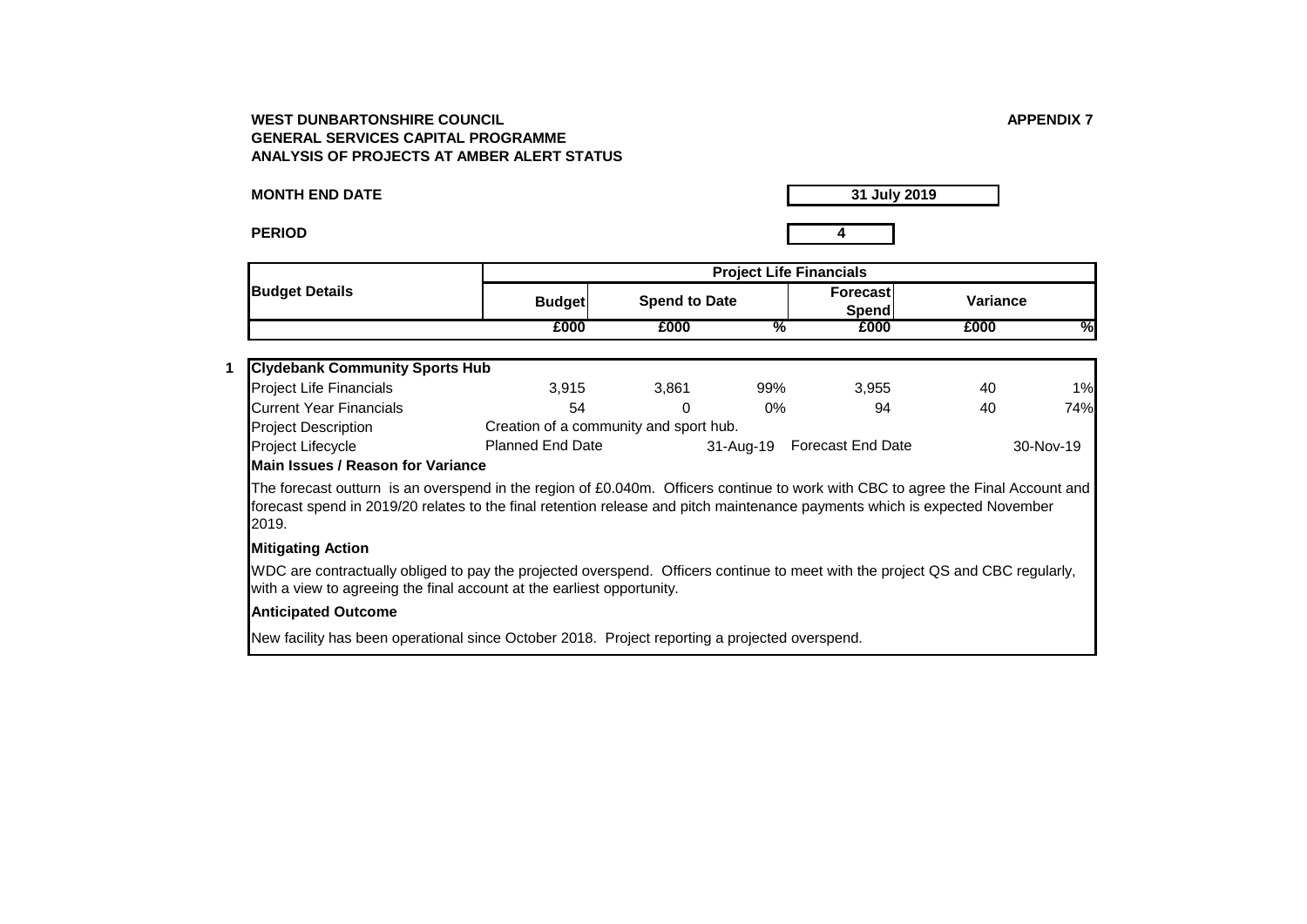**MONTH END DATE**

**PERIOD 4**

**31 July 2019**

|                                                                                                                                                                                                                                                                                                                                                                                                                                                                                                                                                                           |                                                                        |                      | <b>Project Life Financials</b> |                          |                 |           |  |  |  |
|---------------------------------------------------------------------------------------------------------------------------------------------------------------------------------------------------------------------------------------------------------------------------------------------------------------------------------------------------------------------------------------------------------------------------------------------------------------------------------------------------------------------------------------------------------------------------|------------------------------------------------------------------------|----------------------|--------------------------------|--------------------------|-----------------|-----------|--|--|--|
| <b>Budget Details</b>                                                                                                                                                                                                                                                                                                                                                                                                                                                                                                                                                     | <b>Budget</b>                                                          | <b>Spend to Date</b> |                                | Forecast<br>Spend        | <b>Variance</b> |           |  |  |  |
|                                                                                                                                                                                                                                                                                                                                                                                                                                                                                                                                                                           | £000                                                                   | £000                 | %                              | £000                     | £000            | %         |  |  |  |
| <b>Oil to Gas Conversion</b>                                                                                                                                                                                                                                                                                                                                                                                                                                                                                                                                              |                                                                        |                      |                                |                          |                 |           |  |  |  |
|                                                                                                                                                                                                                                                                                                                                                                                                                                                                                                                                                                           |                                                                        |                      |                                |                          |                 | 0%        |  |  |  |
| <b>Project Life Financials</b><br><b>Current Year Financials</b>                                                                                                                                                                                                                                                                                                                                                                                                                                                                                                          | 187<br>187                                                             | 14<br>14             | 8%                             | 187                      | 0               |           |  |  |  |
|                                                                                                                                                                                                                                                                                                                                                                                                                                                                                                                                                                           |                                                                        |                      | 8%                             | 50                       | (137)           | $-73%$    |  |  |  |
| <b>Project Description</b><br>Project Lifecycle                                                                                                                                                                                                                                                                                                                                                                                                                                                                                                                           | Oil to Gas Conversion in council buildings.<br><b>Planned End Date</b> |                      | 31-Mar-20                      | <b>Forecast End Date</b> |                 | 30-Apr-20 |  |  |  |
| Main Issues / Reason for Variance                                                                                                                                                                                                                                                                                                                                                                                                                                                                                                                                         |                                                                        |                      |                                |                          |                 |           |  |  |  |
| Project has not progressed as originally planned due to a change in personnel and prioritisation of workload and resources.<br>Carleith only is progressing in 2019/20 and expected to be out to tender by end of October 2019 with a revised budget estimate<br>£107K. Physical works will be carried out in April 2020 school recess with £0.050m spend anticipated in 2019/20. Braehead has<br>been postponed due to high gas supply cost resulting in need for additional funding than that available so review of design is<br>required.<br><b>Mitigating Action</b> |                                                                        |                      |                                |                          |                 |           |  |  |  |
| None available at this time due to time required to fully scope project works.                                                                                                                                                                                                                                                                                                                                                                                                                                                                                            |                                                                        |                      |                                |                          |                 |           |  |  |  |
| <b>Anticipated Outcome</b>                                                                                                                                                                                                                                                                                                                                                                                                                                                                                                                                                |                                                                        |                      |                                |                          |                 |           |  |  |  |
| Project will be delivered later than anticipated.                                                                                                                                                                                                                                                                                                                                                                                                                                                                                                                         |                                                                        |                      |                                |                          |                 |           |  |  |  |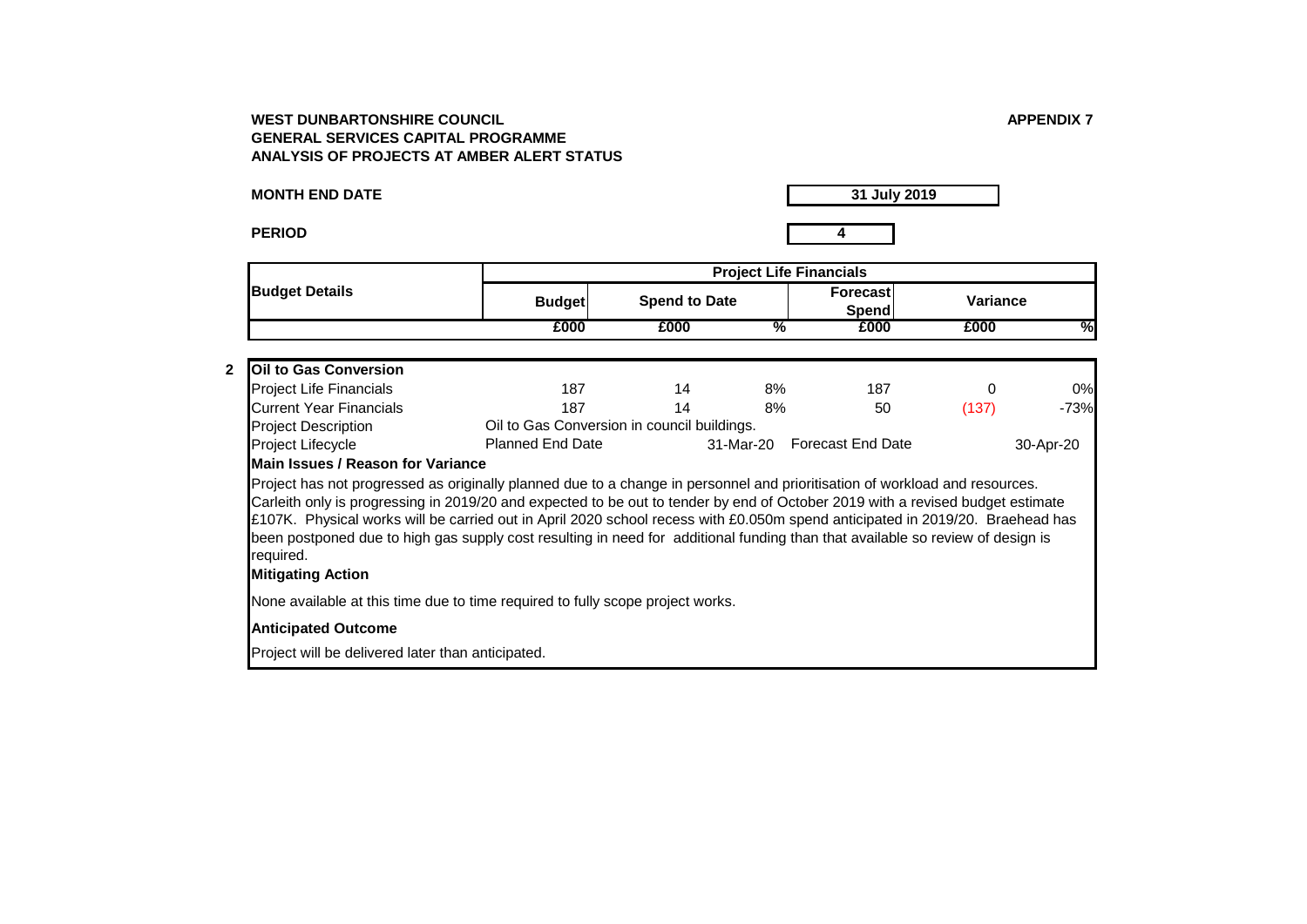**MONTH END DATE**

**31 July 2019**

**PERIOD 4**

|                       | <b>Project Life Financials</b> |                      |                    |          |               |  |  |
|-----------------------|--------------------------------|----------------------|--------------------|----------|---------------|--|--|
| <b>Budget Details</b> | <b>Budget</b>                  | <b>Spend to Date</b> | Forecast<br>Spendi | Variance |               |  |  |
|                       | £000                           | £000                 | £000<br>%          | £000     | $\frac{0}{2}$ |  |  |

| 3 Leisure Energy projects - air handling units, upgrade lighting, circulating pumps, and draught proofing |                                                                                                                                                                                                                                             |    |     |                             |      |           |
|-----------------------------------------------------------------------------------------------------------|---------------------------------------------------------------------------------------------------------------------------------------------------------------------------------------------------------------------------------------------|----|-----|-----------------------------|------|-----------|
| <b>Project Life Financials</b>                                                                            | 290                                                                                                                                                                                                                                         | 60 | 21% | 290                         |      | 0%        |
| Current Year Financials                                                                                   | 231                                                                                                                                                                                                                                         |    | 0%  | 150                         | (81) | $-35%$    |
| <b>Project Description</b>                                                                                | Measures to be installed at both Meadow Centre & Vale of Leven Swimming Pool; new pool<br>hall Air Handling Units, upgrade lighting, circulating pumps Vale of Leven Swimming Pool,<br>internal and external lighting and draught proofing. |    |     |                             |      |           |
| Project Lifecycle                                                                                         | <b>Planned End Date</b>                                                                                                                                                                                                                     |    |     | 31-Mar-20 Forecast End Date |      | 31-Mar-20 |

### **Main Issues / Reason for Variance**

Works to be completed relate to Air Handling Unit (AHU) upgrades at Meadow Centre. It was decided that installing an air handling unit outside would minimise disruption to customers, staff and business. Structural engineers were required to carry out soil samples to confirm the ground was suitable to build an external base for the unit however the positive result took a considerable amount of time to return. More recent delays relate to the design and details of the new foundation slab and requires to be reconfigured due to the discovery of the unusually large projection of the foundation from the face of the main building. This altered the concept of the design of the proposed foundations so further works were required before it could go to tender. Tenders have now been evaluated and are awaiting planning approval. At this time forecast spend in 2019/20 is £0.150m with £0.081m required to be rephased to 2020/21.

## **Mitigating Action**

None available at this time.

## **Anticipated Outcome**

To install air handling units, upgrade lighting, circulating pumps and draught proofing to improve energy efficiency in leisure centres. Project expected to deliver within budget albeit later than first anticipated.